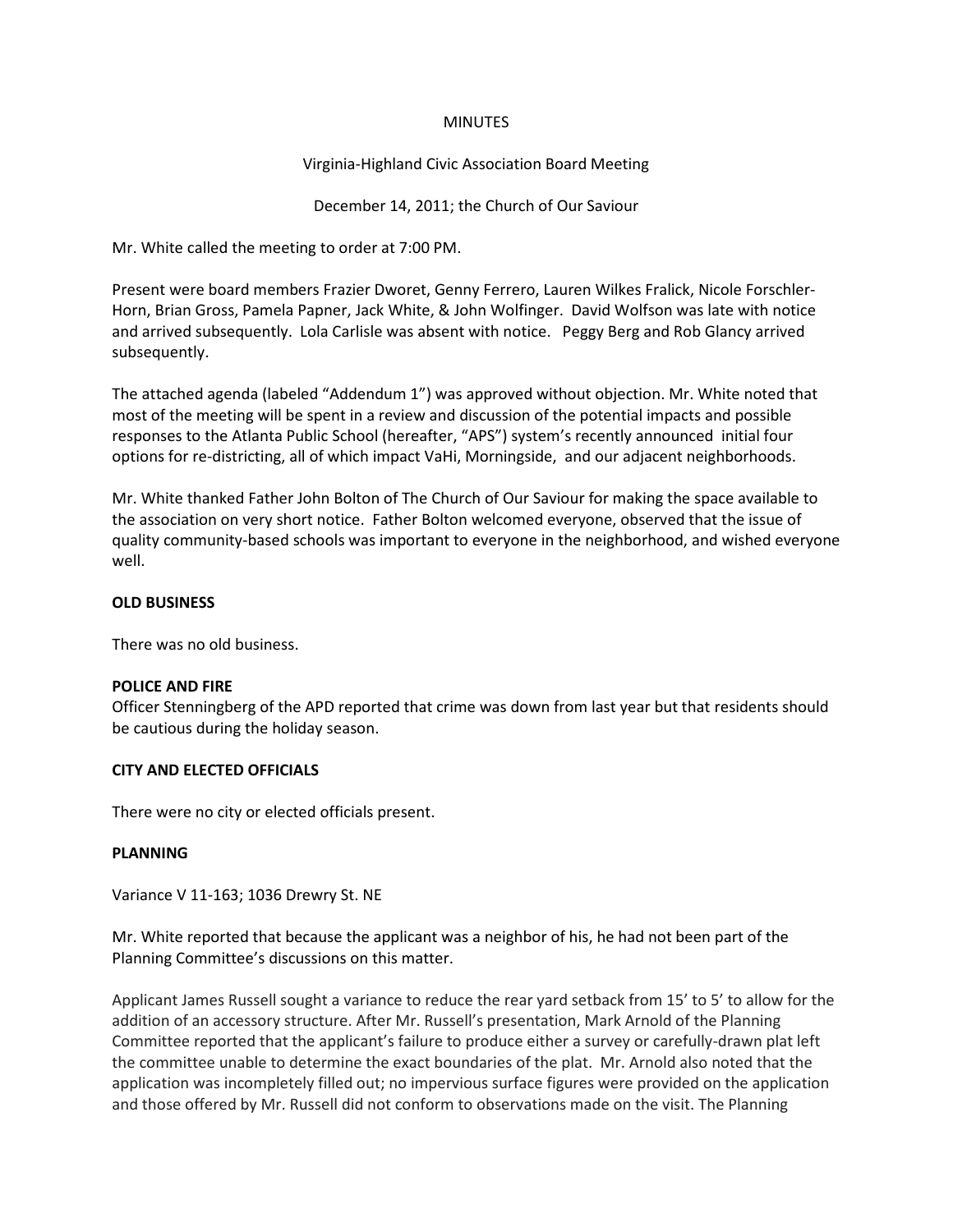Committee recommended denial. After an additional round of comments from the audience and observations by Mr. Russell, Ms. Forchler-Horn made and Mr. Dworet seconded a motion to approve the Planning Committee's recommendation of denial. The motion was approved 3-2; Mr. Dworet, Ms. Ferrero, and Ms. Forschler-Horn voted in favor; Mr. Glancy and Mr. Wolfinger voted against. All other members abstained.

# **BUDGET COMMITTEE**

Mr. Dworet moved and Ms. Papner seconded a motion authorizing the expenditure of \$3500 to pay for an A-133 audit requested by the Georgia Environmental Finance Authority for VHCA's FY 20008, in relation to a loan funding the purchase of New Highland Park. Mr. Dworet reported the request is a standard one but has pending for some time and needs to be addressed. The motion passed unanimously.

# **APS REDISTRICTING**

Mr. White observed that the blunt methodology and rushed process used by the school board in presenting their proposals have produced levels of disappointment, distress and anger reminiscent of those occasioned by the Ga. Highway Department's attempt to ram the infamous I-485 through the neighborhood 40 years ago. He noted that a key element of that struggle was the ability of all the impacted communities to work together. He reported that VHCA expected to comment directly to the school board about the first round of APS proposals and has also begun discussions with concerned adjacent neighborhood associations, with the goal of advocating for an orderly and thoughtful process that was proportional to the degree of changes being proposed.

Mr. White turned the floor over to Ms. Forschler-Horn.

Ms. Forschler-Horn began with a prepared presentation on the existing proposals, including their abrupt arrival, the surprise among this and adjacent neighborhoods at their content, the 'informational' meeting that featured APS' contracted demographers at Parkside Elementary, and the subsequent and varied responses by other neighborhoods. (This slideshow – in PowerPoint - is attached as "Addendum B".)

She then chaired an intense and wide-ranging but focused discussion on reactions and potential responses, throughout which she and the audience identified what they labeled 'core principles' that might animate VHCA's initial response. Many audience members refined and remarked on them as they took shape.

This discussion consumed well over an hour and a half and was animated, thoughtful, and positive, given the extreme disappointment that many citizens voiced with the process. As it neared a conclusion, Ms. Forschler-Horn summed up the themes as she had heard them and asked for further comment on them. She proposed that they serve as the core of a proposed VHCA letter to the school board. Concisely, they are: VHCA rejects all of the options being proposed, as they require neighborhoods to assert only their own interests at the cost of their neighbors. If difficult choices are to be made, then using thoughtful, inclusive, deliberative, and transparent processes is paramount. The data that supports such decisions must be readily available. Every attempt must be made to honor and respect communities and promote walkable neighborhood schools. The need for added capacity at